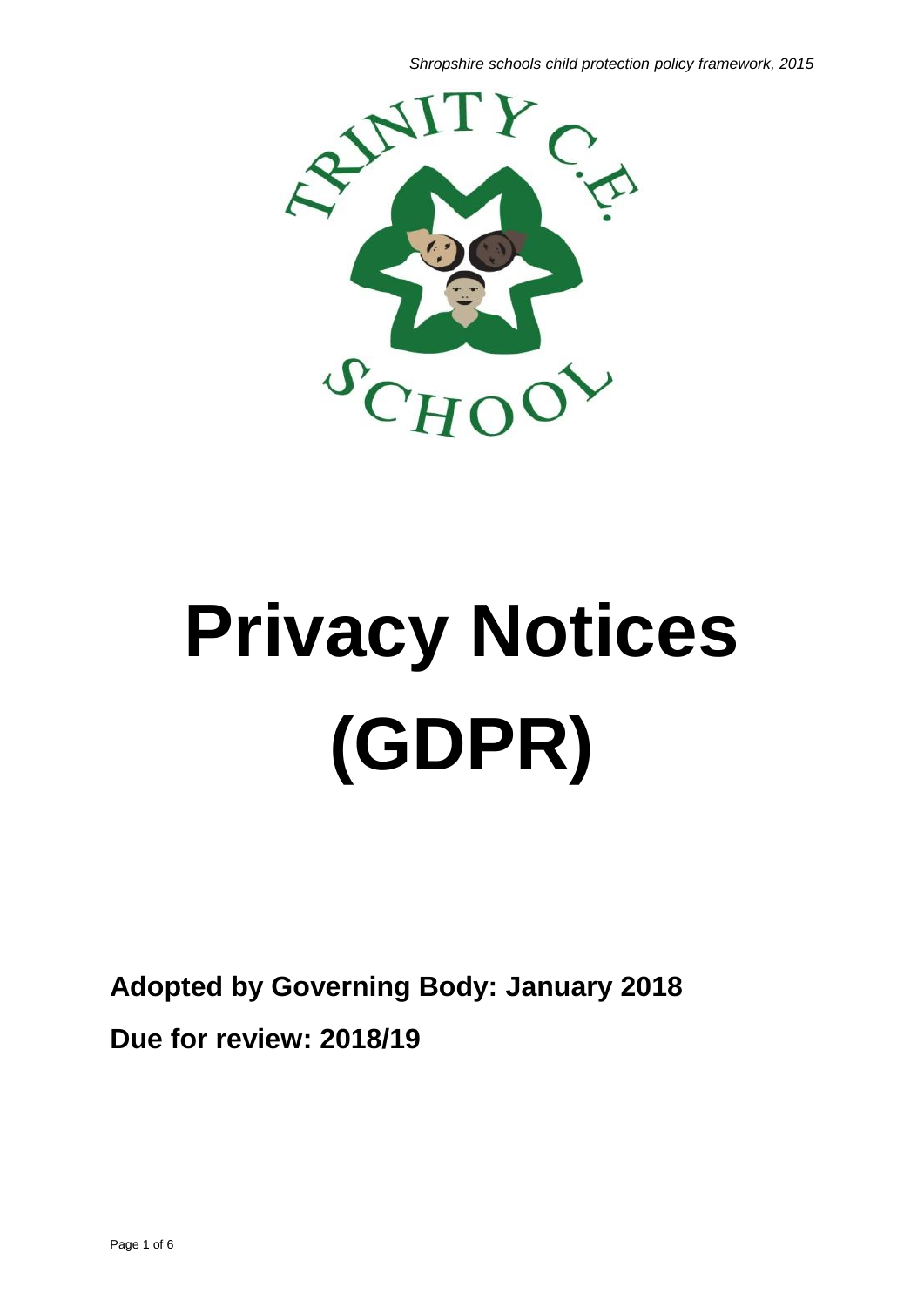# **Privacy Notice for Pupils**

# **Privacy Notice (How we use pupil information)**

# *The categories of pupil information that we collect, hold and share include:*

- Personal information (such as name, unique pupil number and address)
- Characteristics (such as ethnicity, language, nationality, country of birth and free school meal eligibility)
- Attendance information (such as sessions attended, number of absences and absence reasons)
- Assessment information from tests and judgements of teachers
- Behaviour records and details of children who may be excluded from school.
- Information about children's medical needs and details of occasions when first aid has been provided.
- Information about children who are learning English
- Information about children with Special Educational Needs and those who need extra help.
- Information about children who may join our school.

# *Why we collect and use this information*

We use the pupil data:

- to support pupil learning
- to monitor and report on pupil progress
- to provide appropriate care
- to assess the quality of our services
- to comply with the law regarding data sharing

# *The lawful basis on which we use this information*

We collect and use pupil information under **[setting to insert the lawful basis for collecting and using pupil information for general purposes (must include a basis from Article 6, and one from Article 9 where data processed is special category data from the GDPR-from 25 May 2018)]**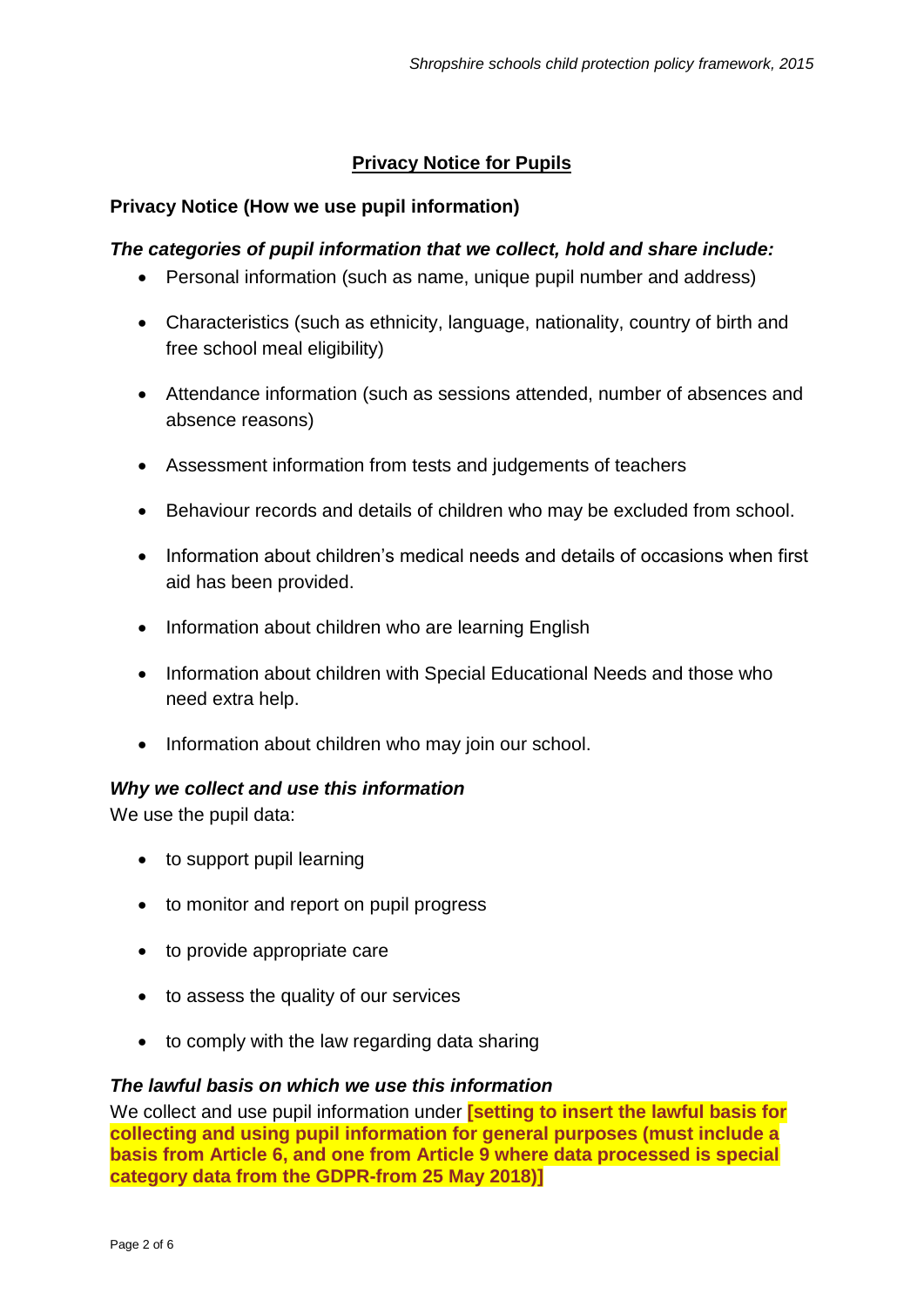**[Examples you may wish to consider for data collection purposes (Departmental Censuses) are the Education Act 1996 – this information can be found in the census guide documents on the following website [https://www.gov.uk/education/data-collection-and-censuses-for-schools\]](https://www.gov.uk/education/data-collection-and-censuses-for-schools)**

# **Privacy Notice for the school workforce**

# **Privacy Notice (How we use school workforce information)**

# *The categories of school workforce information that we collect, process, hold and share include:*

- personal information (such as name, employee or teacher number, national insurance number)
- special categories of data including characteristics information such as gender, age, ethnic group
- contract information (such as start dates, hours worked, post, roles and salary information)
- work absence information (such as number of absences and reasons)
- qualifications (and, where relevant, subjects taught)
- relevant medical information
- details required through Keeping Children Safe in Education 2016 (including DBS details, qualifications)
- details required through the Right to Work
- Medical information

# *Why we collect and use this information*

We use school workforce data to:

- enable the development of a comprehensive picture of the workforce and how it is deployed
- inform the development of recruitment and retention policies
- enable individuals to be paid
- ensure compliance with the requirements of Keeping Children Safe in Education.

# *The lawful basis on which we process this information*

We process this information under **[insert the lawful basis for your processing of school workforce information for general purposes (must include a basis from Article 6, and one from Article 9 where data processed is special category data from the GDPR from 25 May 2018)]**

**[An example you may wish to consider for data collection purposes (Departmental Censuses) is the Education Act 1996 – this information can be found in the guide documents on the following website** <https://www.gov.uk/education/data-collection-and-censuses-for-schools>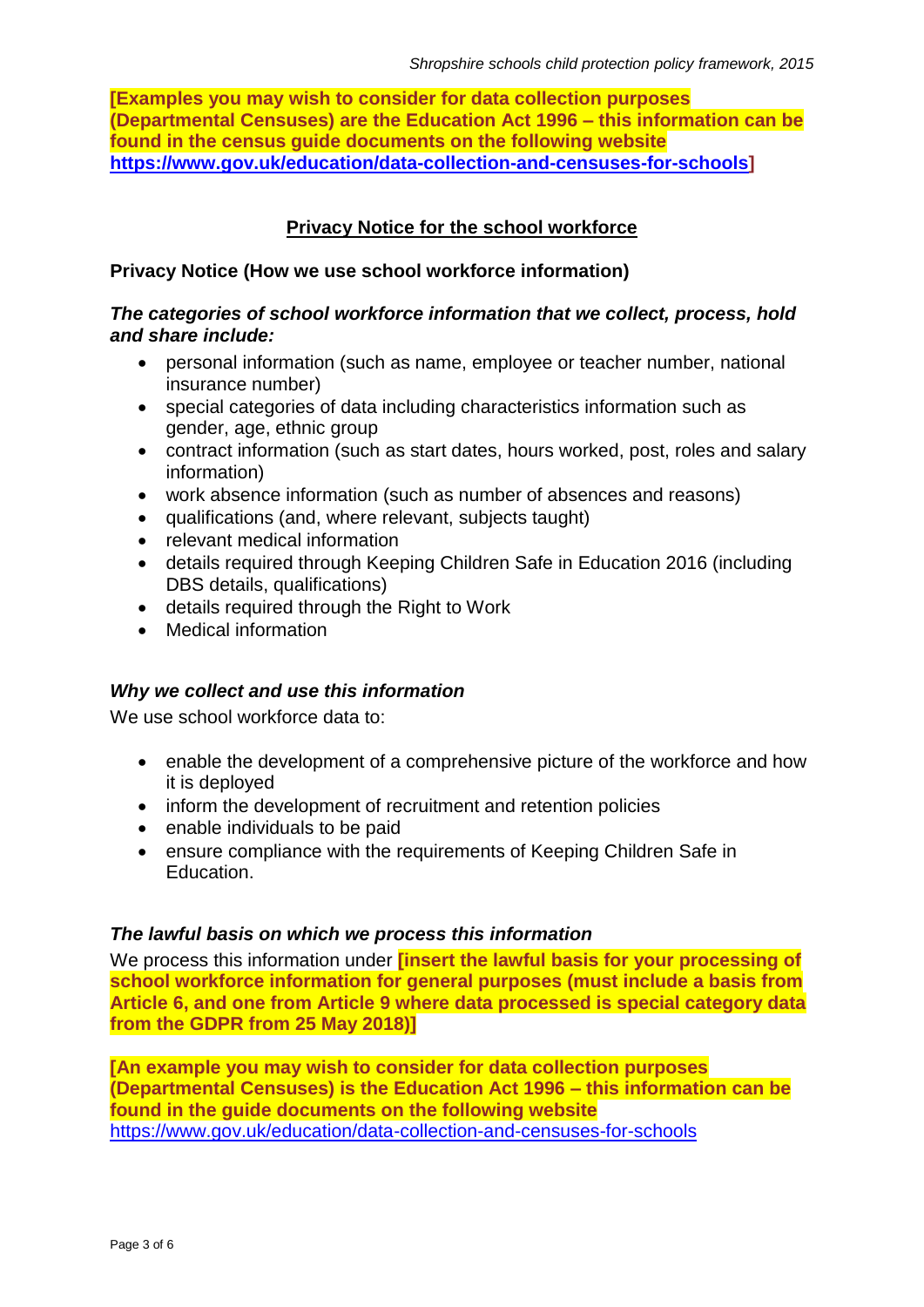# *Collecting this information*

Whilst the majority of information you provide to us is mandatory, some of it is provided to us on a voluntary basis. In order to comply with data protection legislation, we will inform you whether you are required to provide certain school workforce information to us or if you have a choice in this.

### *Storing this information*

We hold school workforce data for **[schools/ local authorities need to include the length of time for which the personal data will be stored]**

#### **Who we share this information with**

We routinely share this information with:

- our local authority
- the Department for Education (DfE)
- the Office for Standards in Education (Ofsted)

#### **Why we share school workforce information**

We do not share information about workforce members with anyone without consent unless the law and our policies allow us to do so.

#### **Local authority**

We are required to share information about our workforce members with our local authority (LA) under section 5 of the Education (Supply of Information about the School Workforce) (England) Regulations 2007 and amendments.

# **Department for Education (DfE)**

We share personal data with the Department for Education (DfE) on a statutory basis. This data sharing underpins workforce policy monitoring, evaluation, and links to school funding / expenditure and the assessment educational attainment.

We are required to share information about our school employees with our local authority (LA) and the Department for Education (DfE) under section 5 of the Education (Supply of Information about the School Workforce) (England) Regulations 2007 and amendments.

#### **Ofsted**

We share personal data with the Office for Standards in Education (Ofsted) on a statutory basis. This data sharing is used as part of the inspection process to ensure that the school meets its responsibilities in respect of Keeping Children Safe in Education.

We are required to share information about our school employees with Ofsted under section 5 of the Education Act (2005)

#### **Data collection requirements**

The DfE collects and processes personal data relating to those employed by schools (including Multi Academy Trusts) and local authorities that work in state funded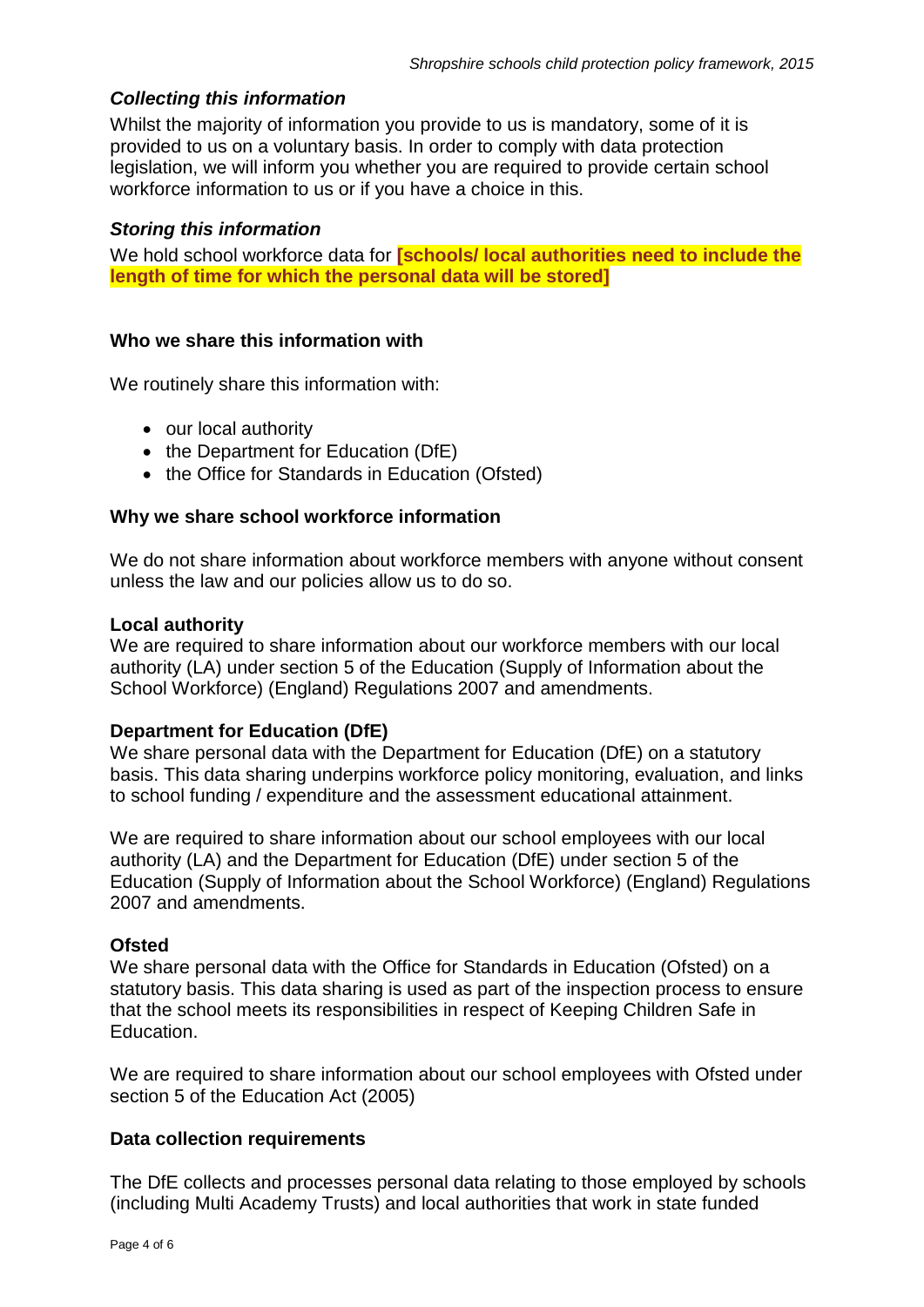schools (including all maintained schools, all academies and free schools and all special schools including Pupil Referral Units and Alternative Provision). All state funded schools are required to make a census submission because it is a statutory return under sections 113 and 114 of the Education Act 2005

To find out more about the data collection requirements placed on us by the Department for Education including the data that we share with them, go to [https://www.gov.uk/education/data-collection-and-censuses-for-schools.](https://www.gov.uk/education/data-collection-and-censuses-for-schools)

The department may share information about school employees with third parties who promote the education or well-being of children or the effective deployment of school staff in England by:

- conducting research or analysis
- producing statistics
- providing information, advice or guidance

The department has robust processes in place to ensure that the confidentiality of personal data is maintained and there are stringent controls in place regarding access to it and its use. Decisions on whether DfE releases personal data to third parties are subject to a strict approval process and based on a detailed assessment of:

- who is requesting the data
- the purpose for which it is required
- the level and sensitivity of data requested; and
- the arrangements in place to securely store and handle the data

To be granted access to school workforce information, organisations must comply with its strict terms and conditions covering the confidentiality and handling of the data, security arrangements and retention and use of the data.

For more information about the department's data sharing process, please visit: <https://www.gov.uk/data-protection-how-we-collect-and-share-research-data>

To contact the department:<https://www.gov.uk/contact-dfe>

# **Requesting access to your personal data**

Under data protection legislation, you have the right to request access to information about you that we hold. To make a request for your personal information, contact **[include details of administrator / data protection officer]**

You also have the right to:

- object to processing of personal data that is likely to cause, or is causing, damage or distress
- prevent processing for the purpose of direct marketing
- object to decisions being taken by automated means
- in certain circumstances, have inaccurate personal data rectified, blocked, erased or destroyed; and